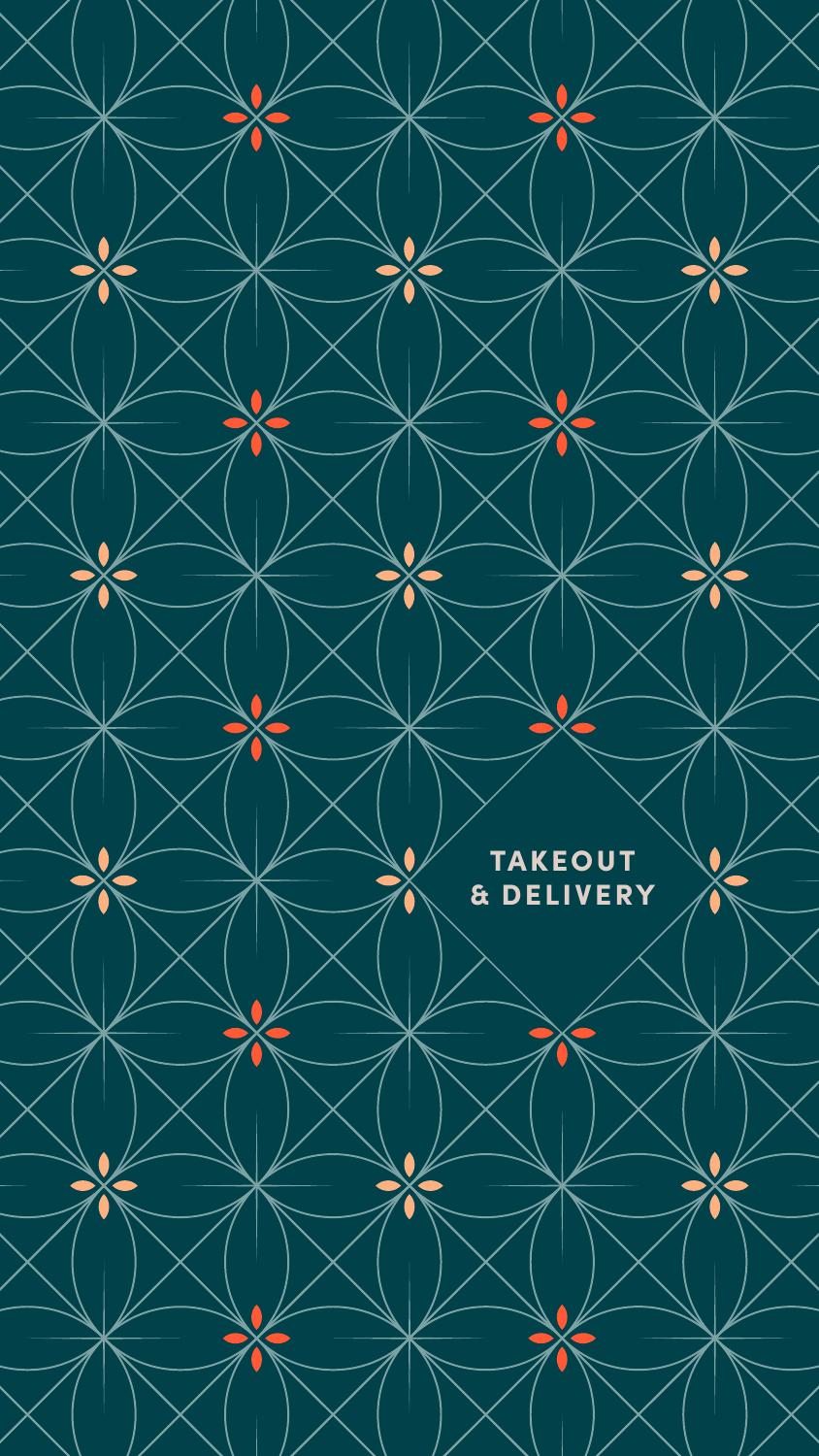#### Classic Mezze / 30

bresaola + buttermilk ricotta + za'alouk + pita

#### Vegetarian Mezze *V* / 25

halloumi + za'alouk + hummus + pita

Burnt Honey & Orange *GF, V* / 14

olive crumb + marash chili + labneh

#### **BUILD YOUR OWN MEZZE**

za'atar almonds / 5 sea salt almonds / 5 buttermilk ricotta / 8 blistered olives / 7 hummus / 8

halloumi / 12 za'alouk / 10 bresaola / 12 pita / 2.5

# platters



Tagine *V* / 24 zucchini + patty pans + roasted peppers + chickpea + capellini spezzati + harissa

### Lamb Brochette *GF* / 19 harissa + roasted garlic +

labneh + herb salad

#### Basteeya / 28

braised chicken + phyllo + cinnamon + brown butter hollandaise

### Branzino Brochette *GF* / 21

red chermoula + preserved lemon + citrus salsa

# mains

#### *GF — gluten-free V — vegetarian VG — vegan*